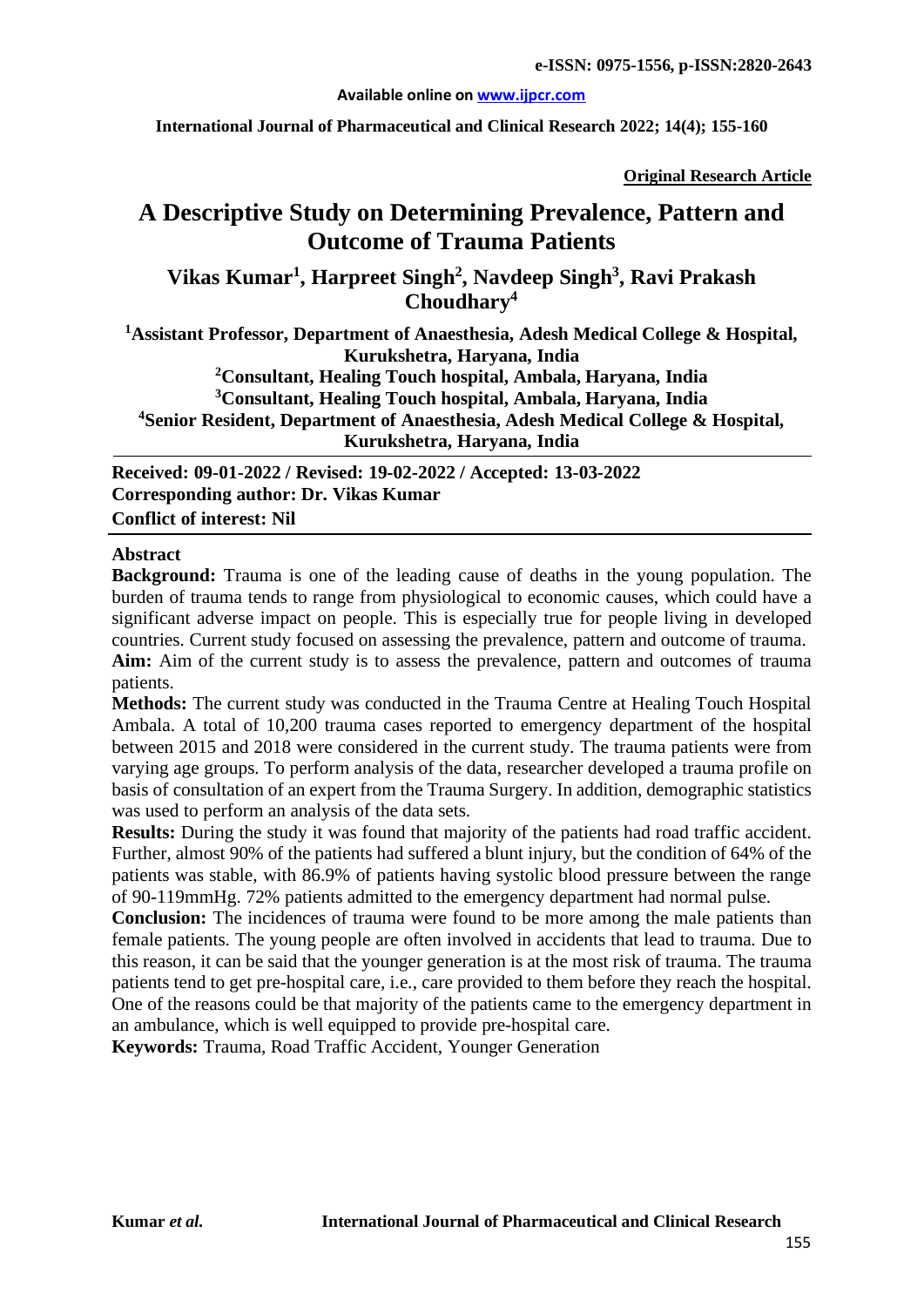This is an Open Access article that uses a fund-ing model which does not charge readers or their institutions for access and distributed under the terms of the Creative Commons Attribution License (http://creativecommons.org/licenses/by/4.0) and the Budapest Open Access Initiative (http://www.budapestopenaccessinitiative.org/read), which permit unrestricted use, distribution, and reproduction in any medium, provided original work is properly credited.

#### **Background**

Accidents that lead to trauma are very common in today's world. According to the World Health Organisation (WHO), more than five million people lost their lives in the year 2002. Furthermore, it has been observed that the global mortality rate is at 98 individuals per 100,000, while the male and female ratio is estimated to be 128 and 67 per 100,000 respectively. In the year 2015, more than 460,000 Road Traffic Accidents (RTAs) were reported, that led to approximately 480,000 injuries and nearly 150,000 deaths[1].

It is considered that trauma has a natural history of their own and their spreading pattern also seems to be the same as that of an epidemic or any other disease [2]. Their pattern consists of three key aspects that tend to interact with one another causing injury, damage or even death. These elements are agent, environment, and host. Further, it has been observed that trauma tends to occur more in certain age groups, at specific times of a day and even week and also in some localities[3]. Due to this reason, trauma is considered as one of the main factors that leads to injuries and deaths of people. More than 9% of injuries lead to trauma and eventually death.

According to Aoki (2019) [4], trauma is one of the leading cause of deaths in the young population. The burden of trauma tends to range from physiological to economic causes, which could have a significant adverse impact on people. This is especially true for people living in developed countries.

#### **Aim and Objectives**

**Aim**

Aim of the current study is to assess the prevalence, pattern and outcomes of trauma patients.

#### **Methods and Materials**

In order to perform the current study, the researcher relied on using a number of different tools, techniques, and methods. The current study was conducted in the Trauma Centre at Healing Touch Hospital Ambala. To perform the investigation, the researcher relied on using evaluative approach most suitable. By using this approach, it was simpler and easier for the researcher to attain the aim and objectives of the study. A total of 10,200 trauma cases reported to emergency department of the hospital between 2015 and 2018 were considered in the current study. The trauma patients were from varying age groups.

In this regard, the researcher created a basic demographic characteristic of patients admitted to the emergency and trauma department of the hospital. These traits included the likes of time and date, nature and cause of the injury and vital signs [5]. Furthermore, the researcher also recorded the trauma scoring outcome data. In addition to this, the researcher also recorded the type of vehicle as well as mode of collision in case of road traffic injuries, apart from thorough clinical examinations and necessary investigations. The scholar also recorded the daily follow-ups of all patients in the hospital.

To perform analysis of the data, researcher developed a trauma profile on basis of consultation of an expert from the Trauma Surgery. This was the tool used to conduct the current study; it had two sections  $- A$ and B. In the section A, a socio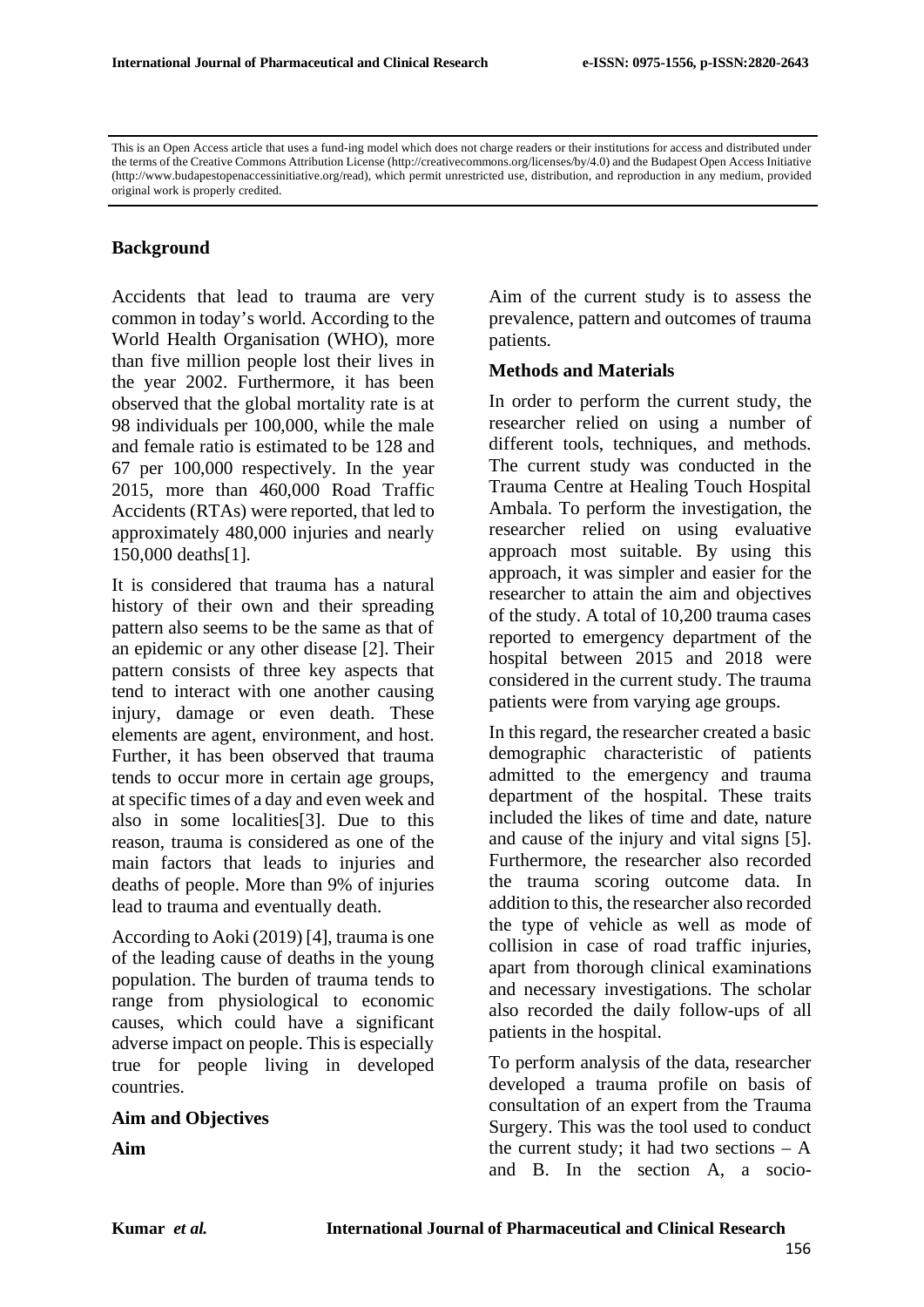demographic profile, injury profile and injury scoring, and its relevant references were considered. While in the section B hospital follow up of the admitted patients

was considered. In addition, demographic statistics was used to perform an analysis of the data sets.

### **Results**

| <b>Variable</b> |            | <b>Frequency</b> (n) | Percentage $(\% )$ |
|-----------------|------------|----------------------|--------------------|
| $0-10$<br>Age   |            | 669                  | 6.55               |
|                 | 11-30      | 4487                 | 43.99              |
|                 | $31 - 50$  | 3100                 | 30.40              |
|                 | $51 - 60$  | 926                  | 9.03               |
|                 | 61 & above | 1018                 | 9.98               |
| <b>Gender</b>   | Male       | 7810                 | 76.59              |
|                 | Female     | 2390                 | 23.41              |

### **Table 1: Descriptive Statistics**

From the Table 1, it can be seen that people from the age range of 11-30 years  $(43.99\%)$ suffered the most from accidents that led to trauma; and people belonging to the age group of 31-50 years (30.4%) suffered the second most from accidents leading to trauma. Individuals below the

age of ten years (7.55%) had the least sufferings because of accidents and injuries leading to trauma. The table further suggests that male population (76.59%) had the most accidents that led to trauma, while females (23.41%) were the least affected.

|  | Table 2: Distribution of the subjects according to the case type, referral and prehospital |  |  |  |  |  |
|--|--------------------------------------------------------------------------------------------|--|--|--|--|--|
|  |                                                                                            |  |  |  |  |  |

| <b>Variable</b>                                      |                       | Frequency (n) | Percentage $(\% )$ |  |
|------------------------------------------------------|-----------------------|---------------|--------------------|--|
| Case Type                                            | Referred              | 6270          | 61.47              |  |
|                                                      | Direct                | 3930          | 38.53              |  |
| of<br>Referral<br>Source<br>$\overline{\phantom{m}}$ | Ambala                | 3839          | 61.23              |  |
| <b>Region Wise</b>                                   | Out of Ambala         | 2432          | 38.77              |  |
| Referral<br>of<br>Source                             | Governments Hospital  | 4550          | 72.56              |  |
| Hospital                                             | Other Hospitals       | 1721          | 27.44              |  |
| Pre-hospital<br>Care                                 | Yes                   | 6270          | 61.46              |  |
| Received                                             | N <sub>o</sub>        | 3930          | 32.54              |  |
| Mode of Transportation                               | <b>Other Vehicles</b> | 2100          | 20.65              |  |
| of Patient                                           | 8100<br>Ambulance     |               | 79.55              |  |
| Time<br>Gap<br>Between                               | Less than three hours | 805           | 7.93               |  |
| Trauma and Arrival at the                            | 3-6 hours             | 1651          | 16.14              |  |
| hospital                                             | 6-12 hours            | 3119          | 30.60              |  |
|                                                      | $12-24$ hours         | 4104          | 40.22              |  |
|                                                      | $24-48$ hours         | 521           | 5.10               |  |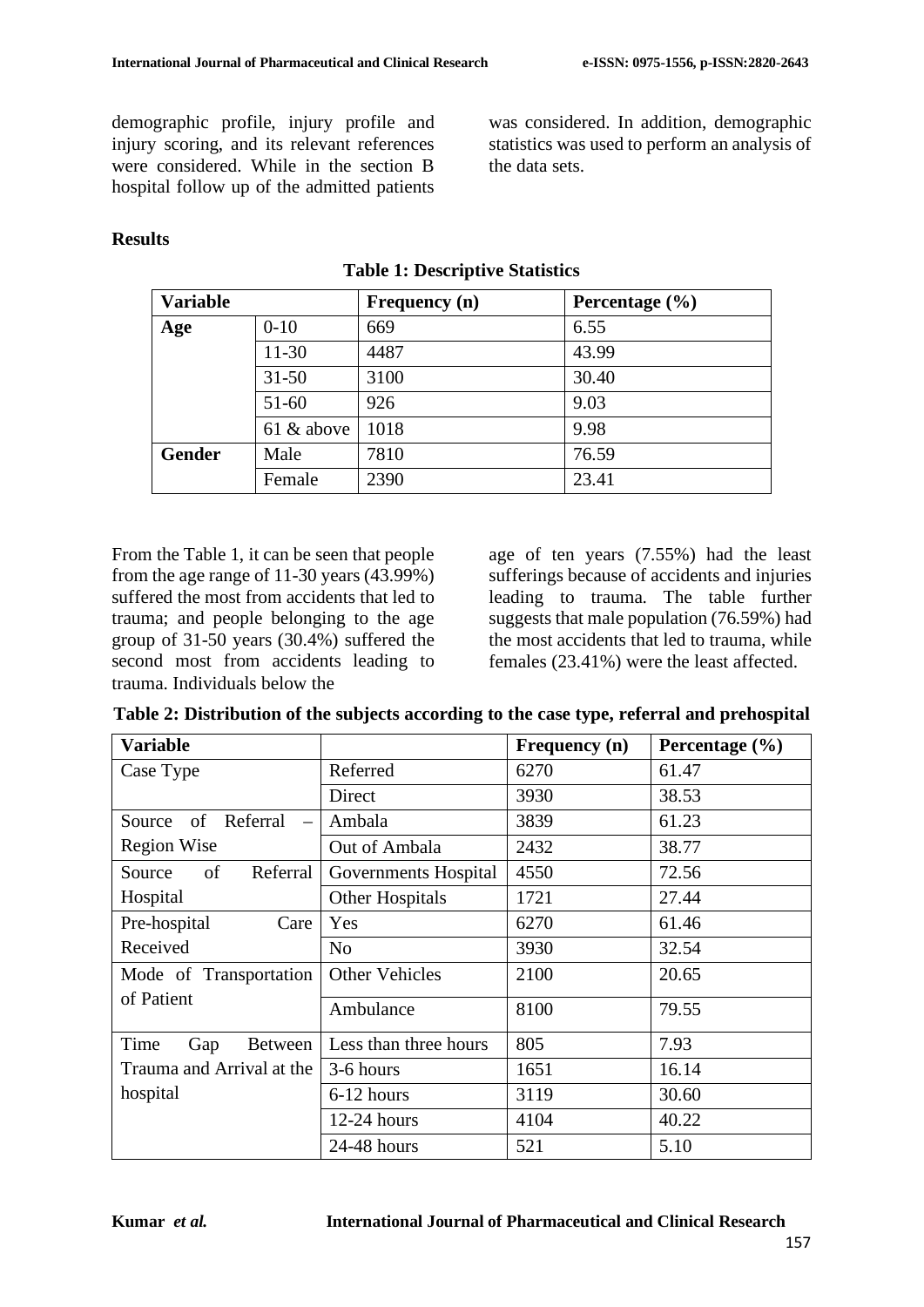As per Table 2, most of the patients (61.47%) were referred from other hospitals. Out of these, 72.56% were referred from government hospitals while 27.44% were referred from other hospitals. On the other hand, 38.53% patients were direct patients coming in the Trauma center of the hospital. Further, 61.23% patients were referred to the hospital directly from within Ambala, while 38.77% patients came out of Ambala. 61.46% patients had received pre-hospital care only, but 32.54%

patients did not receive the pre-hospital care. Most of the patients (79.55%) used hospital ambulances to come into the hospital, while 20.65% came into the hospital using other vehicles. The time gap for 7.93% patients was less than three hours, while for 16.14% patients it was 3-6 hours, for 30.6% patients the time gap was 6-12 hours, for 40.22% patients it was 12- 24 hours and for 5.10% patients it was 24- 48 hours

| <b>Variable</b> |                                |                          | Frequency (n) | Percentage $(\% )$ |  |  |
|-----------------|--------------------------------|--------------------------|---------------|--------------------|--|--|
| Mechanism       | <b>RTA/MVA</b>                 |                          | 4600          | 54.24              |  |  |
| of Injury       | Pedestrian                     |                          | 2993          | 29.33              |  |  |
|                 | Falls                          | Fall from tree           | 108           | 9.16               |  |  |
|                 |                                | Fall from stairs         | 263           | 2.56               |  |  |
|                 |                                | Fall from roof           | 270           | 2.63               |  |  |
|                 |                                | Fall from vehicle        | 425           | 4.17               |  |  |
|                 |                                | Fall from bed            | 80            | 0.75               |  |  |
|                 |                                | Self-fall                | 89            | 0.90               |  |  |
|                 |                                | Fall of heavy objects    | 114           | 1.11               |  |  |
|                 | Firearm Injury                 |                          | 70            | 0.70               |  |  |
|                 | Assault                        |                          | 644           | 6.29               |  |  |
|                 | Caused by animal               |                          | 110           | 1.07               |  |  |
|                 | Sports Injury                  |                          | 143           | 1.40               |  |  |
|                 | <b>Train Accident</b>          |                          | 90            | 0.90               |  |  |
|                 | Mechanical Injury              |                          | 166           | 1.65               |  |  |
|                 | Thunder Lightning              |                          | $\mathbf{1}$  | 0.01               |  |  |
|                 | Others                         |                          | 37            | 0.36               |  |  |
| of<br>Type      | <b>Blunt</b>                   |                          | 9110          | 89.31              |  |  |
| Injury          | Penetrating                    |                          | 1088          | 10.69              |  |  |
| Clinical        | <b>Stable</b>                  |                          | 6620          | 64.90              |  |  |
| Condition       | Unstable                       |                          | 3520          | 34.49              |  |  |
|                 | Brought Dead in ED             |                          | 59            | 0.56               |  |  |
| <b>GCS</b>      | $3 - 8$                        |                          | 590           | 5.27               |  |  |
|                 | $9 - 12$                       |                          | 4031          | 40.11              |  |  |
|                 | $13 - 15$                      |                          | 5519          | 54.42              |  |  |
| <b>Vitals</b>   | <b>Systolic Blood Pressure</b> |                          |               |                    |  |  |
|                 | $<$ 90mmHg                     |                          | 700           | 6.90               |  |  |
|                 | 90-119mmHg                     |                          | 8812          | 86.90              |  |  |
|                 | $>12$ mm $Hg$                  |                          | 628           | 6.20               |  |  |
|                 | <b>Pulse</b>                   |                          |               |                    |  |  |
|                 |                                | Bradycardia (<60/minute) | 730           | 7.29               |  |  |
|                 | Tachycardia                    |                          | 2099          | 20.68              |  |  |
|                 | Normal                         |                          | 7311          | 72.10              |  |  |

**Table 3: Distribution of subjects according to Mechanism of Injury, Clinical condition and vital parameters**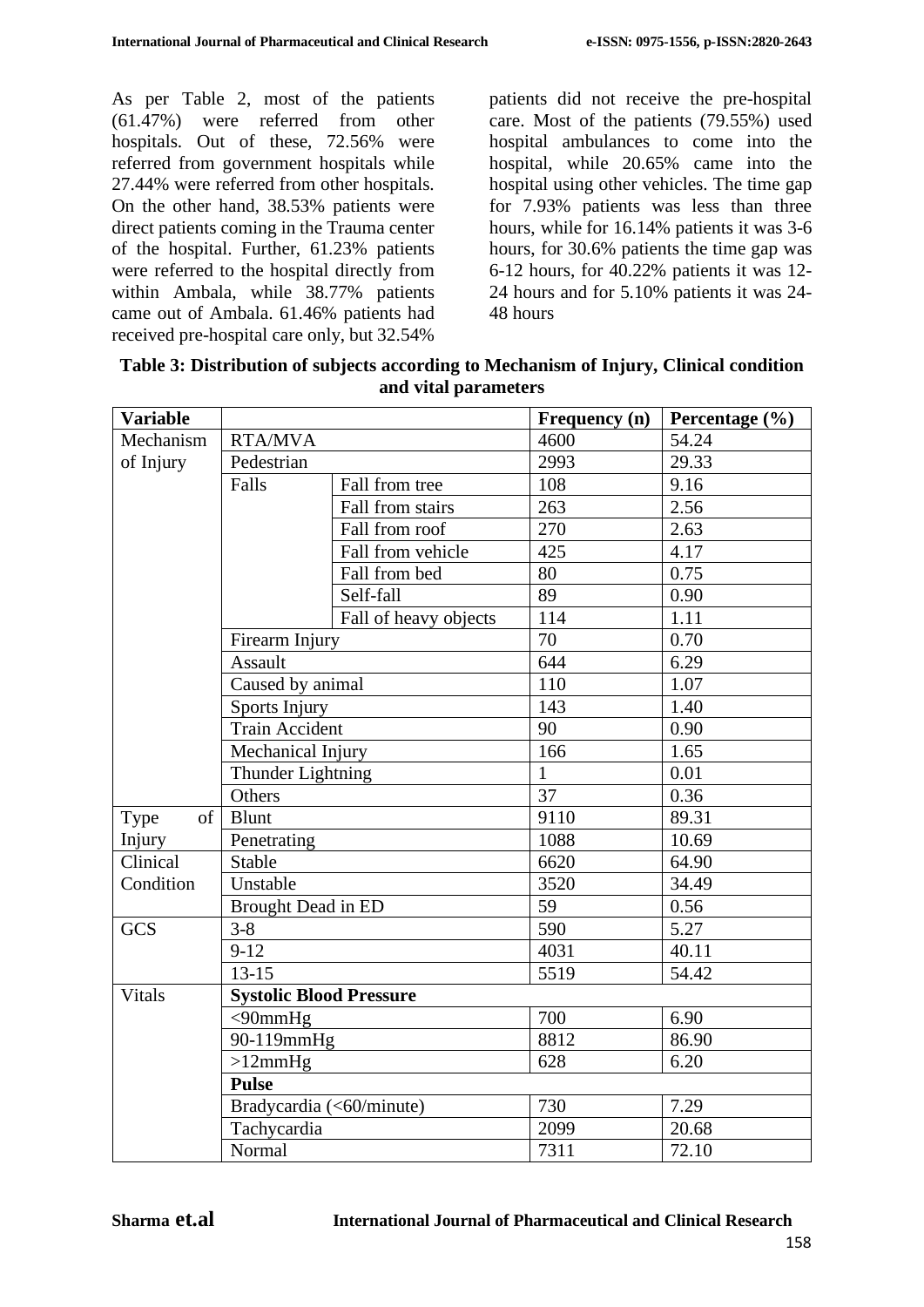### **Discussion**

Focus of the current study was on assessing the prevalence, pattern, and outcome of trauma on 10,200 patients admitted in Trauma Centre at Healing Touch Hospital Ambala. Through this study, the researcher emphasised on getting a better understanding of accidents and injuries that lead to trauma. From the above results, it can be seen that male patients were more than that of the female patients. Thus, incidences of trauma were found to be more among the male patients than female patients. This finding is similar to the results of other past research studies. In previous investigations as well, it was found that male tend to be more involved in accidents that lead to trauma than that of their female counterparts[6].

According to Vijayabala & Singaram (2016)[7], men face accidents mainly due to the reason that they usually go outdoors for work, sports and other such activities. However, Moran (2018)[8] states that the current situation is changing fast, as an increasing number of women are also engaging in sports and outdoor activities. Coccolini & Roberts (2018)[9] suggests that this is one of the main reasons for the increasing number of women involved in accidents leading to trauma.

Apart from this, during the study, it was further found that young people are often involved in accidents that lead to trauma. Due to this reason, it can be said that the younger generation is at the most risk of trauma. During the study, it was found that 43% of total patients admitted in the emergency department were between the ages of 11-30 years. This is similar to many

- 1. Sharma, R. Prevalence, Pattern and Outcome of Trauma Patients in North India: A Descriptive Study. International Journal of Research & Review, 2018:5(11), 190-195.
- 2. Nagata, I., & Abe, T. Ten-year inhospital mortality trends for patients with trauma in Japan: a multicentre

of the past studies. It has often been observed that the young people tend to drive rash and in an irresponsible manner, due to which then end up in accidents and therefore put theirs as well as other peoples' lives in risk of a trauma. Sperry (2018) [10] suggests that the young people are most at risk of harming themselves and others around them. This is especially prevalent for 'teenagers' and 'young adults'.

The current study also revealed that the trauma patients tend to get pre-hospital care, i.e., care provided to them before they reach the hospital. One of the reasons could be that almost 80% of the patients came to the emergency department in an ambulance, which is well equipped to provide pre-hospital care. According to (Harrois & Soyer, 2018)[11], this is also one of the main reasons that a vast majority of these patients are saved. In view of (Harrois, 2017)[10], first-aid or even prehospital care is vital in saving the life of an individual.[12,13]

# **Conclusion**

Although, in recent years the clinical treatment of injury casualty has improved, however for decrease of injury trouble requires great government influences and well Instructional methodology for anticipation and conclusive administration. Regard for recognize and set up injury care framework/Accidental and Emergency office in the different territories of the nation is dire. The aftereffects of this review and different comparable examinations can give an appropriate field to recognizing objective and give an answer for strategy producers in India.

# **References**

observational study. BMJ open, 2018:8(2), e018635.

3. Schauer, S., & Hill, G. Emergency department resuscitation of pediatric trauma patients in Iraq and Afghanistan. The American journal of emergency medicine, 2018:36(9), 1540-1544.